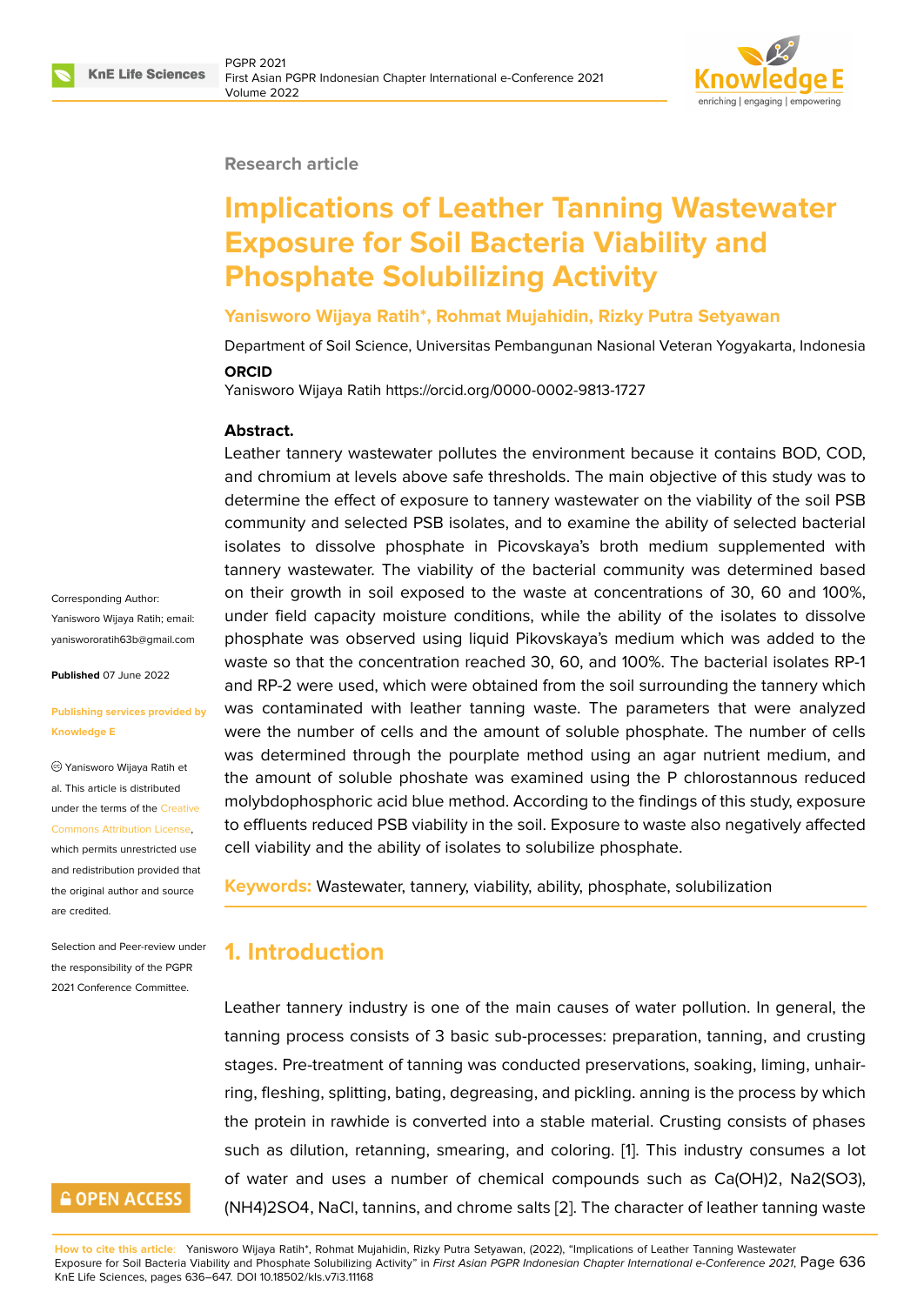has a high pH and contains several specific pollutants such as sulfite, lime and chromium compounds [3], [4]. Chromiun (III) compound are used most often as tanning agent. Released pollutants, together with heavy metals have a negative impact at surrounding lead toxicity to organism. In addition to inorganic pollutants, tanning waste leather contains hig[h o](#page-9-0)r[ga](#page-9-1)nic pollutants, derived from meat and fat and hair attached to the skin. This resulted in the tannery waste having high BOD and COD values far exceeding the predetermined threshold so that it could pollute the environment [3],[4]

Exposure to tannery waste results in changes in physical and chemical properties that can directly or indirectly affect the population, activity and viability of soil microbes. External factors such as high pH, heavy metals level, and toxic co[mp](#page-9-0)[ou](#page-9-1)nds greatly affect the activity and viability of bacterial cells [2]. Exposure to tannery waste results in changes in physical and chemical properties that can directly or indirectly affect the population, activity and viability of soil microbes. External factors like high pH, heavy metals level and toxic compounds greatly affec[t t](#page-9-2)he activity and viability of bacterial cells [2]. Observations on viability describe the ability of microbes to survive in an environment that does not support their growth.

Phosphate solubilizing bacteria (PSB) play an essential role within the biogeochemical proce[ss](#page-9-2) of phosphate cycle. Phosphate compounds are involved in the plant main metabolic processes such as photosynthesis, macromolecular biosynthesis, energy transfer, signal transduction, and respiration [5]. However, phosphate is usually present in an insoluble form in the soil so that it cannot be utilized by plants. PSB has the ability to dissolve phosphate minerals through the mechanism of phosphate anion exchange by acid anions, or the chelation of Al, Ca an[d F](#page-9-3)e ions associated with P by acid anions [6].

Several researchers have shown that PSB have been isolated from land contaminated with leather tanning industry waste  $[7] - [11]$ . However, assays on the viability and [ph](#page-10-0)osphate solubilizing activity of PSB in tannery wastewater have not been widely disclosed. This assay needs to be carried out to ensure that the bacteria to be applied still have the character of being able to [d](#page-10-1)isso[lve](#page-10-2) P even in environmental conditions contaminated with waste. This research was conducted to determine the effect of exposure to tannery wastewater on the viability of the soil PSB community and the selected PSB isolates, and to determine the selected bacterial isolates ability to solubilize phosphate in Picovskaya's broth medium supplemented with tannery waste water.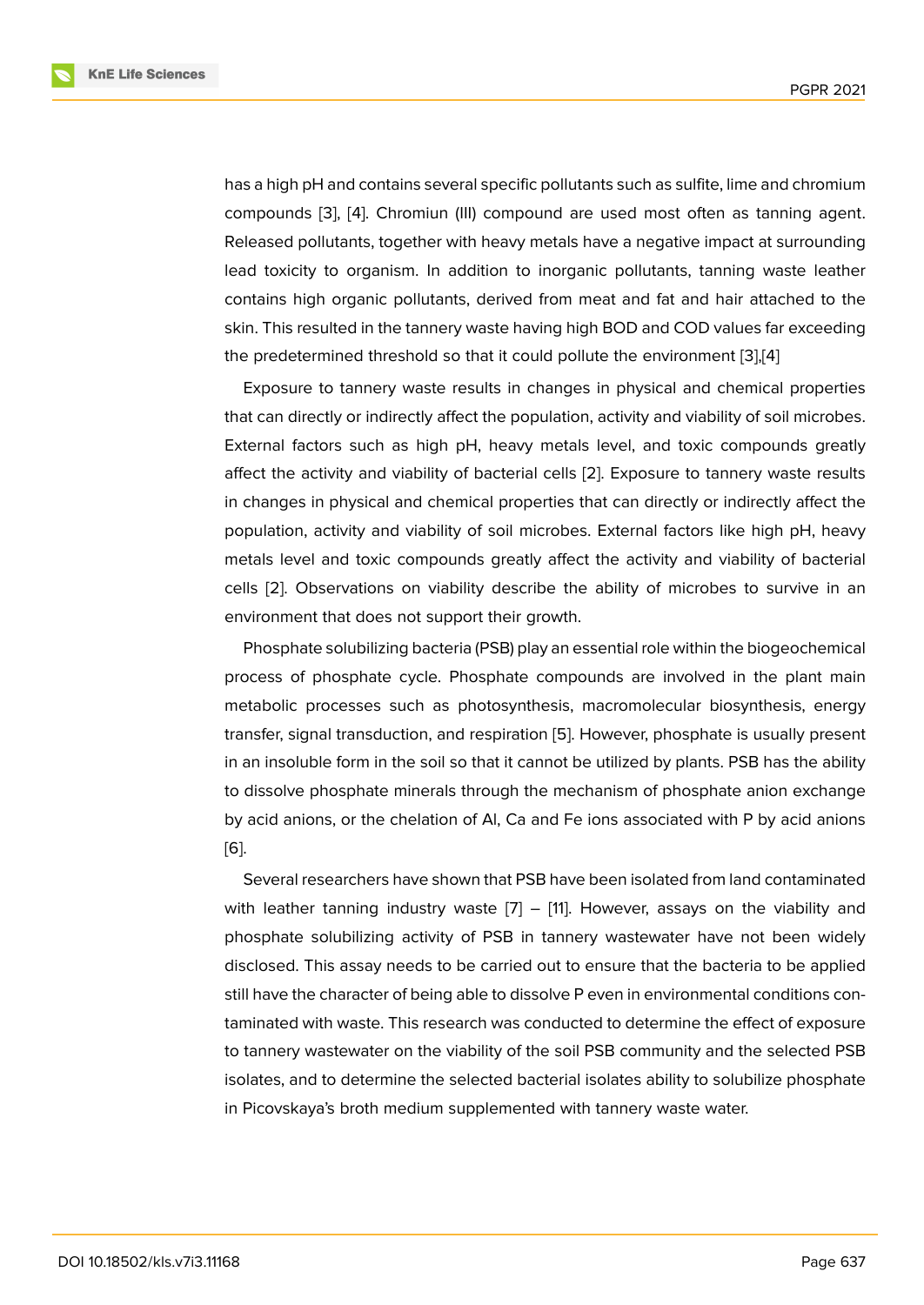# **2. Methodology**

Protocol of research stages has been shown in Figure 2.

Collection and Characterization of tannery waste water and soil samples

Study of viability of soil PSB community

Isolation, selection, and characteristics of PSB

Assay of viability and P solubilizing activity of selected isolates

### **2.1. Collection and characterization of tannery waste water and soil samples**

Tannery wastewater samples were collected in pre-sterilized screw cap bottles from a leather tanning factory in Magelang, Indonesia especially the final drainage effluent. Then, the samples were transported to the laboratory and were preserved at 4<sup>∘</sup>C. pH were tested immediately using pH meter. Chromium in samples was removed using conc.  $HNO<sub>3</sub>$  and measured by colorimetric method using spectrophotometer at 357.9 nm wave length [12]. BOD and COD B were determined by 5-dDay BOD test and Closed Reflux, Titrimetric Method, respectively. Soil samples both with and without effluents were collected from the surrounding areas of the tannery industries. These two soil samples were ai[r d](#page-10-3)ried and shifted to <2 mm sieves for determination of soil chemical properties (C organic content and Cation Exchange Capacity/CEC) were determined in accordance with standard analytical methods .

**Study of viability of soil PSB community exposed to the waste at waste concentrations of 0, 30, 60, and 100%.** The viability of soil Phosphate Solubilizing Bacteria (PSB) community was determined based on their growth on the soil supplemented with tannery waste at concentrations of 0, 30, 60, or 100%, under field capacity moisture conditions. Each sample soil that has been treated with waste exposure was incubated at 37ºC for 20 days. The number of PSB was observed after incubation period of 0, 10 and 20 days. For PSB enumeration, one gram of soil from each treatment was

**Figure** 1: Process of research stages.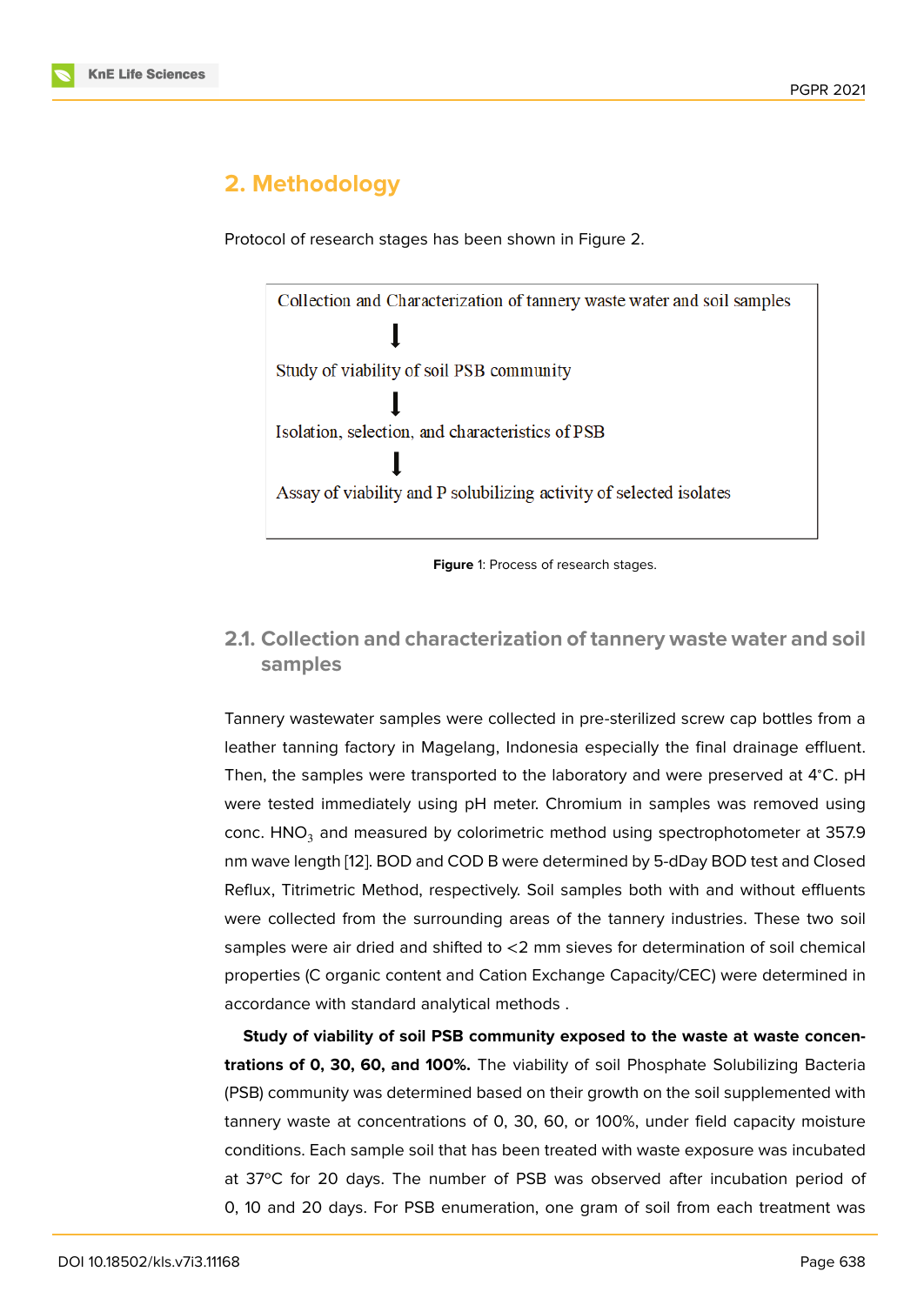diluted and injected amount 0.1 ml into Pikoskaya's Agar medium consisting: tri-calcium phosphate (TCP) 5 g; potassium chloride 0.2 g; yeast extract 0.5 g; ammonium sulphate 0.5 g; glucose 10 g; sodium chloride 0.2 g; ferrous sulphate trace; magnesium sulphate 0.1 g; agar agar 15 g; manganese sulphate trace; distilled water 1 L; the pH was adjusted to 7.0 $\pm$ 0.2 then sterilized in autoklaf [13]. The petridish were stored for 4 days at room temperature. Colonies formed then observed after incubation that showing clear zone around and counted the diameter.

### **2.2. Isolation, selection, and characteristics of PSB**

Discrete colony as a result of the above assay that showing halo zones were isolated and selected based on Phosphate Solubilization Index (PSI) and colony morphology such as color, form, elevation, margin and surface. PSI was calculated by using the formula: the total diameter ratio (colony + halo zone) and the colony diameter [13]. The isolates with the highest and lowest Phosphate Solubilization Index were used for further research.

# **2.3. Assay of cell viability and P solubilizing activity of selected isolates.**

Observations of viability and P solubilizing activity were carried out on Picovskaya's broth medium supplemented with tannery waste water at concentrations of 0, 30, 60, or 100%.

**Cell viability:** Each of the two selected isolates culture were grown on Pikovskaya Broth media supplemented with 0%, 30%, 60%, or 100% waste and incubated by rotary shaker at room temperature for 20 days at 180 rpm. The viability of soil PSB isolates was determined based on their growth in Pikovskaya's media broth. The number of PSB isolates was observed after incubation period of 0, 10 and 20 days. Cell density was determined, one ml of isolate culture was serially diluted and 0.1 ml was injected into Nutrient Agar medium incubated at room temperature for 48 hr.

**P solubilizing activity:** Phosphate solubilization ability was evaluated by determining the amount of available soluble phosphate in culture using phosphomolybdate method [13]. After periode incubation, 2 mL of suspension were collected and centrifuged at 10000 rpm for 10 minutes. Then, 1 mL of the supernatant was added with 0.1 mL of chlorostannous acid and 10 mL of chloromolybdate reagent. Then diluted using [aqu](#page-10-4)adest to 25 mL until homogenized, and incubated for ten minutes. The sample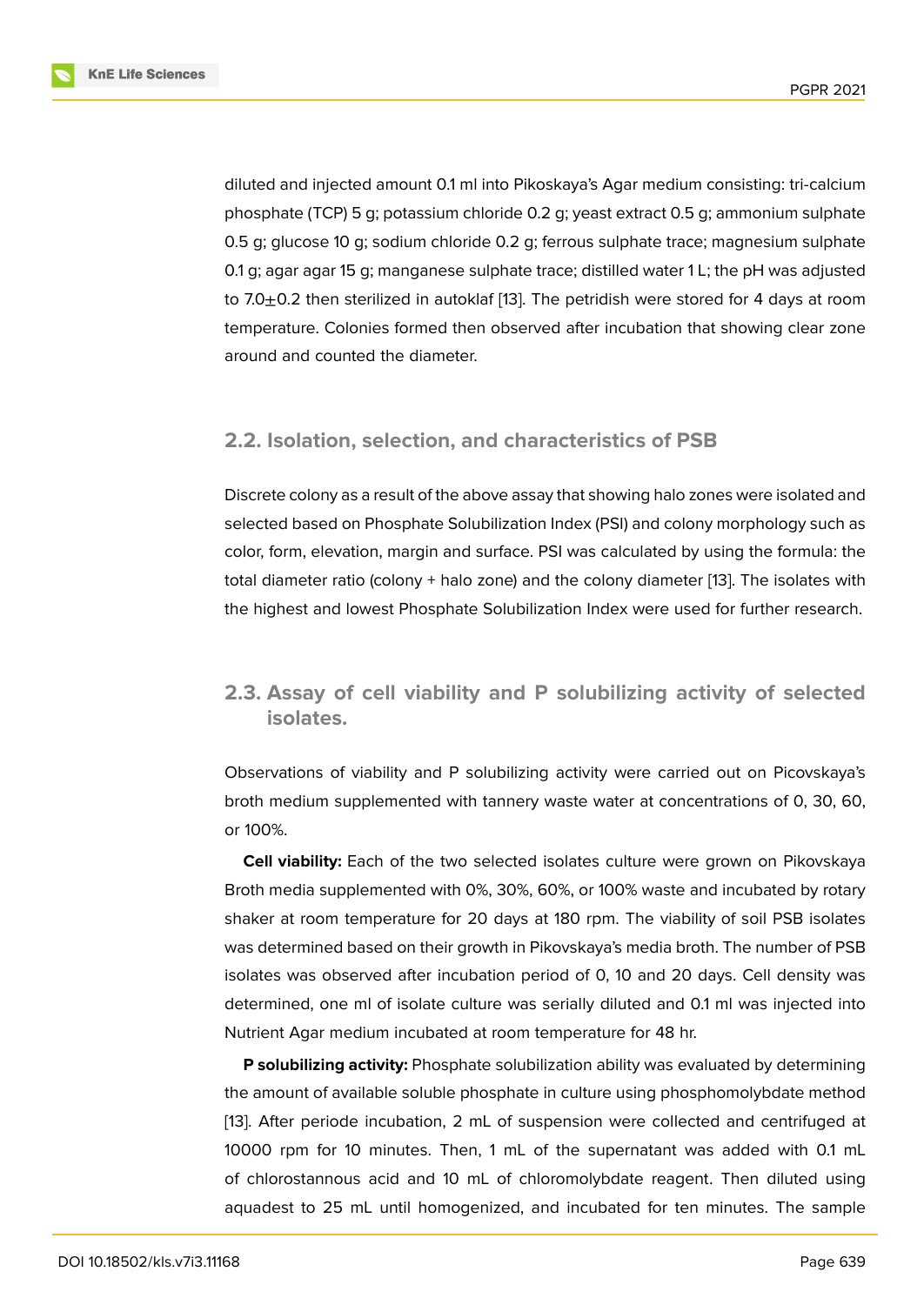absorbance was calculated using a UV-VIS spectrophotometer at 690 nm. A standard phosphate curve was used to measure solubilized phosphate concentration.

# **3. Result and Discussion**

The results of the chemical parameters of tannery waste water are presented in Table 1. All parameters were above the threshold prescribed by the Indonesian government (IG) (2016). Chromium was detected around 5.76 ppm, which was higher than the amount prescribed by IG (0.6 mgL-1). Chromium is a major pollutant in the leather tanning industry [14], [15]. During the tanning process, the chromium used is not completely fixed by the skin and precipitate in wastewater [14]. The absorption of chromium is very low (50-70%) [16]

[I](#page-10-5)n [th](#page-10-6)is study, the chromium content was relatively low (5 mg), because the waste sample was taken from the final [dra](#page-10-5)inage effluent. This shows that even though the [wa](#page-11-0)stewater has been treated, the chromium content is still above the threshold. The value of BOD and COD was above the tolerance limit of 50 and 110 mgL-1 respectively. The high BOD, COD, and COD/BOD ratio indicates that the tannery waste water contains low biodegradability of pollutants and high pollutant level. The main components in the waste are the products of protein and fat degradation [1]. The waste has a high pH (8.52) due to the using of alkali during the beam house process. The hides are treated with an intensely alkaline solution of lime (Ca (OH) 2) and sodium sulfide (Na2S) to ensure the removal of hair and wool (depilation process). Later, t[he](#page-9-4) skins are swollen in the liming process by immersing them in a strong bleach. [1]. Although the chromium in the waste is relatively low, the level in the soil is very high at 1333 ppm (Table 2). This happen because the amount of waste often exceeds the capacity of the reservoir so that it overflows into the surrounding land. High exposure to c[hro](#page-9-4)mium in soil has a negative impact on plants, because it is toxic. Chromium resulted in decreased germination percentage, reduced root length and dry weight, and plant height [17]. To reduce the occurrence of soil contamination, waste water management must be carried out properly.

| No | Characteristic: |                         | Value  |
|----|-----------------|-------------------------|--------|
| 1  | <b>Total Cr</b> | (mg L $^{-1}$ )         | 5.7595 |
| 3  | <b>COD</b>      | (ml $\mathsf{L}^{-1}$ ) | 2225.6 |
| 4  | <b>BOD</b>      | (ml $L^{-1}$ )          | 793.72 |
| 5  | pH              |                         | 8.52   |

| TABLE 1: Chemical Characteristics of the tannery waste water. |  |  |
|---------------------------------------------------------------|--|--|
|---------------------------------------------------------------|--|--|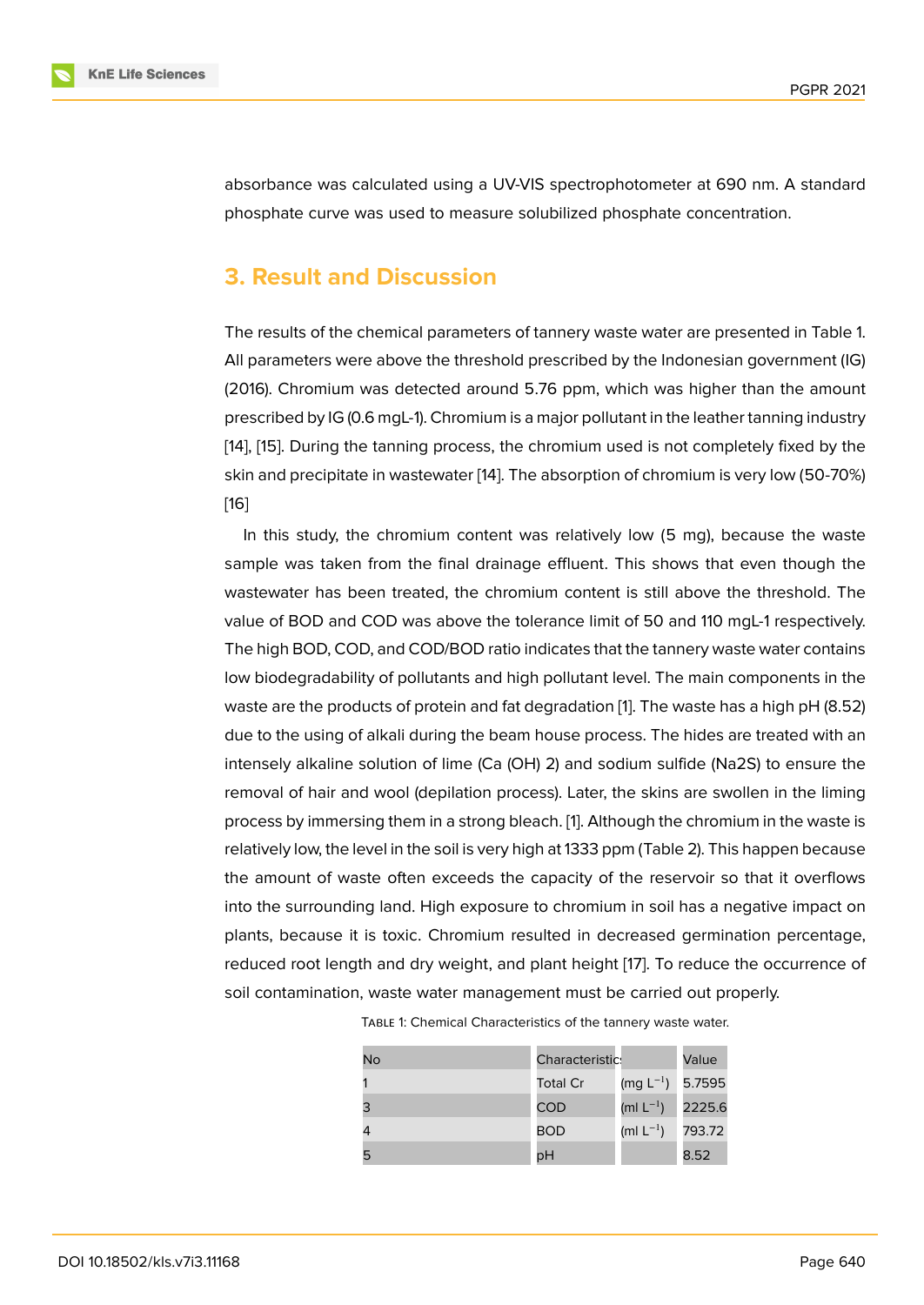| TABLE 2: Chemical Characteristics of the soil surrounding the tannery. |  |  |  |  |
|------------------------------------------------------------------------|--|--|--|--|
|------------------------------------------------------------------------|--|--|--|--|

| No | <b>Characteristics</b>           |                         | Value  |
|----|----------------------------------|-------------------------|--------|
|    | Chrome total (Cr) (mg $L^{-1}$ ) |                         | 1333   |
| 2  | Carbon organic                   | (%)                     | 4.4882 |
| 3  | CEC                              | $(cmol + kg^{-1})$ 25,7 |        |

**3.1. Assay of viability of soil Phosphate Solubilizing Bacteria (PSB) community exposed to the waste at concentrations of 0, 30, 60, and 100%.**

Environmental factors such as the availability and type of carbon, energy sources, the presence of heavy metals, toxic compounds and extreme pH affect the viability of microorganisms in their environment. Bacteria grow quickly in favorable environmental conditions resulting in high cell density and in unfavorable environmental conditions cell growth is inhibited so that the number of cells decreases. Exposure to waste has a negative effect on the viability of the soil PSB community (Figure ?? and 3). The density of PSB in polluted and unpolluted soil is very low, around  $10^2$  cfu/gr. In polluted soil, although the total Cr content was high, the amount of PSB in polluted soil was not different from that in unpolluted soil. This is because the soil organic matter content is high, so the toxicity of Chromium is reduced, it is adsorbed on the organic matter.

Exposure to waste starting at a concentration of 30% into the soil has shown a decrease in cell viability. The growth rate is negative. A negative growth rate indicates that the number of bacteria that grows is less than the number of bacteria that die. This is due to very slow cell growth due to environmental factors that do not support cell activity. The decrease in growth rate occurred because the added waste had chromium content above the threshold, high pH, and high COD/BOD ratio.

Chromium can be a pollutant in the environment in two forms of oxidation states, but the stable form in environment only Chromium (III) and Chromium (VI). Chromium (III) is more insoluble and immobile, while the hexavalent form is more toxic to life organisms. Chromium (VI) have high solubility and more mobile than Chromium (III) [18]. Although the amount of Chromium (III) that can enter the cell is very limited, after entering the cell, intracellular cationic Chromium (III) interact with phosphate in DNA and blocked DNA replication, and lead to missed RNA transcription. Chromium (III) ca[n in](#page-11-1)teract with some reducing compounds producing unstable intermediates as well as free radicals [18], [19].

The waste has high BOD and COD, indicating that the organic matter content of the [wa](#page-11-1)st[e is](#page-11-2) high. However, a high COD/BOD ratio illustrates that the types of organic matter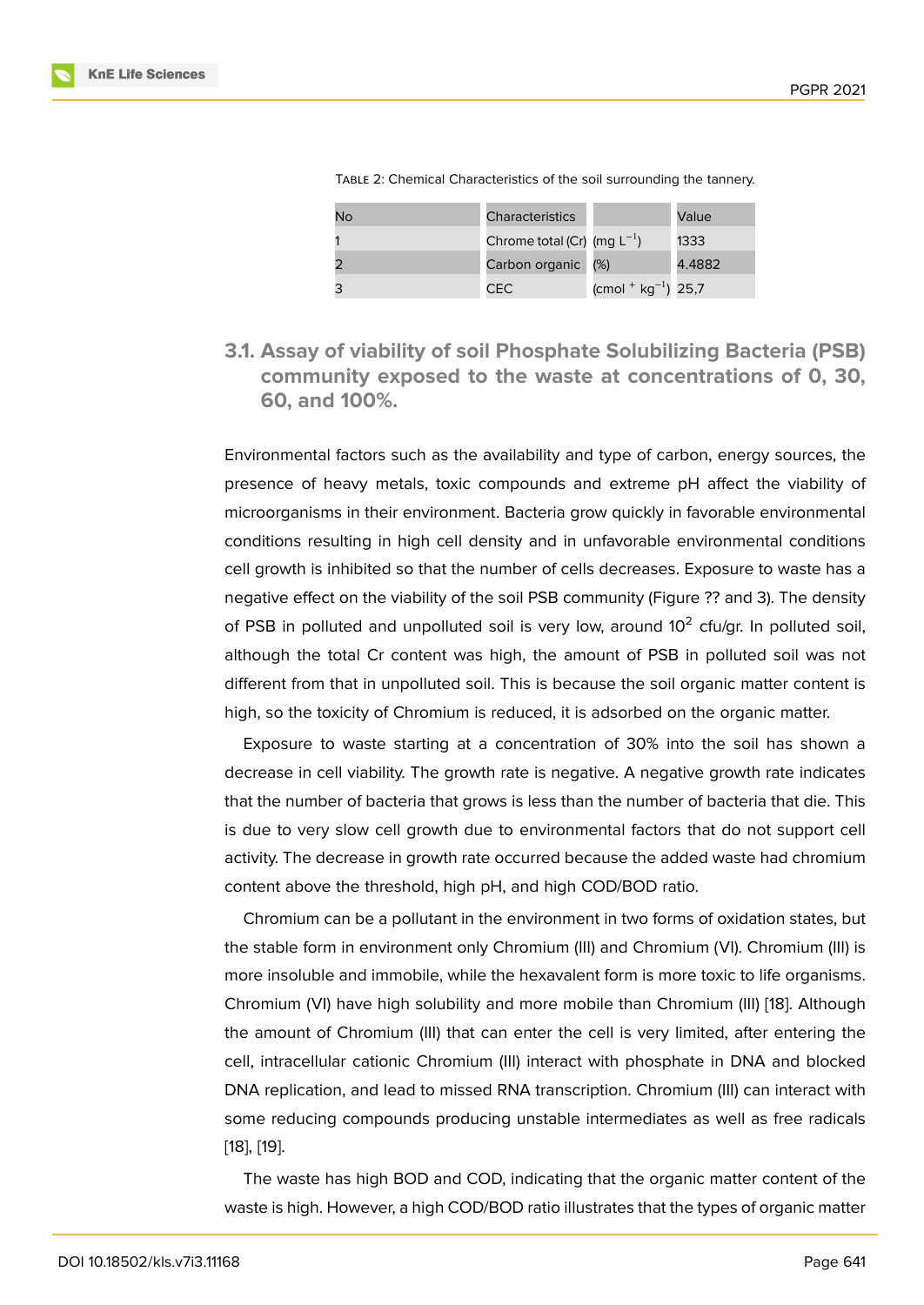

contained in the waste are difficult to degrade, so they cannot be used as a source of nutrients that support the growth of microorganisms, and may even be toxic. High pH (8.52) also inhibits bacterial growth.



**Figure** 2: Tue Growth of unpolluted soil PSB community supplemented with tannery waste at concentrations of 0, 30, 60, or 100%.



**Figure** 3: The Growth of polluted soil PSB community supplemented with tannery waste at concentrations of 0, 30, 60, or 100%.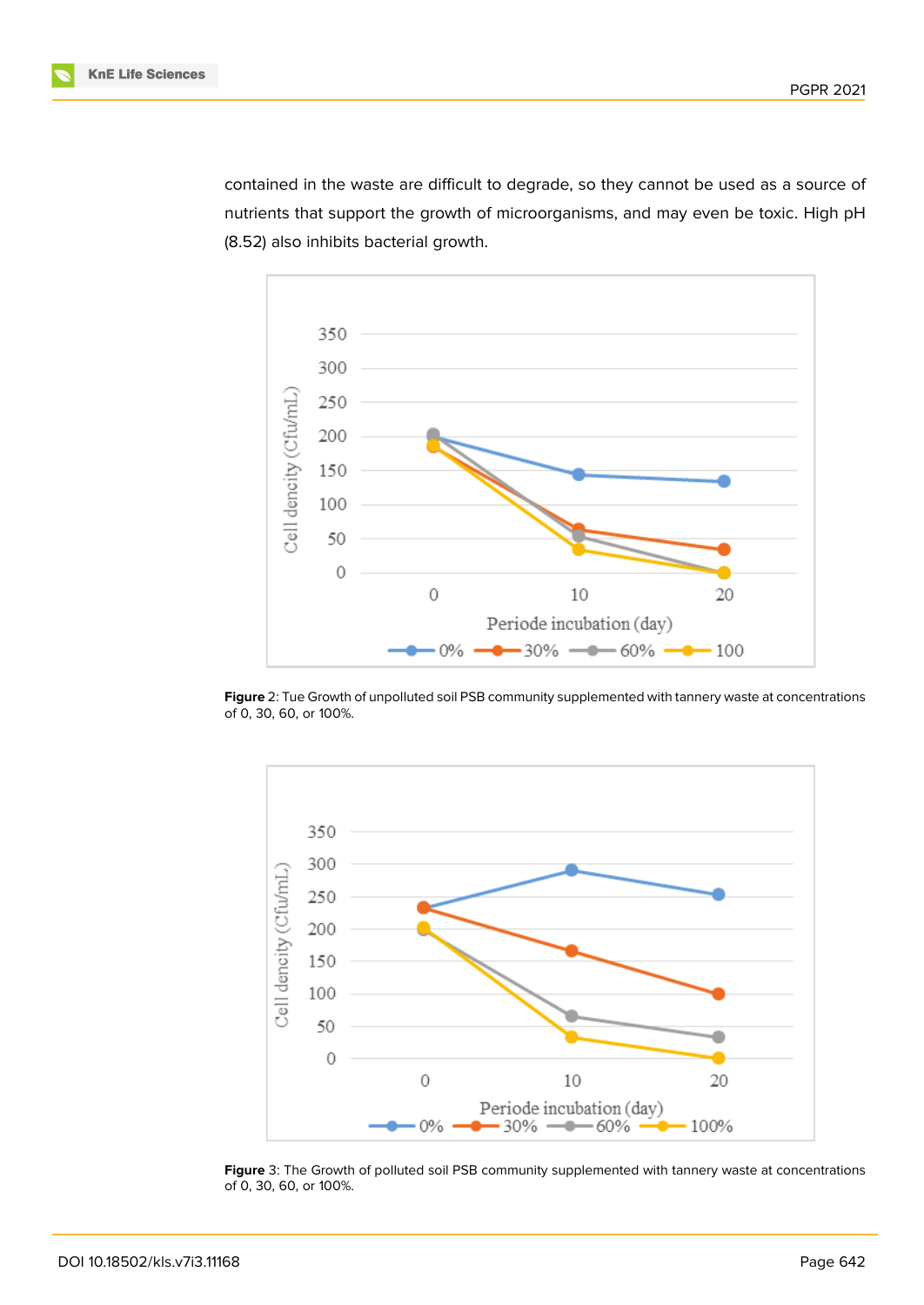

### **3.2. Isolation and selection of PSB**

In the present study, the soil was plated in PKV agar plate for PSB. Based on the diversity in the solubilization index, among the 7 isolates obtained, two isolates were selected for further analysis, which had the lowest solubilization index (RP-1 isolate) and the highest solubilization index (RP-2 isolate) (Table 3). The diameter of the RP-1 isolate colony was wider than that of RP2, indicating that the RP-1 isolate had a higher growth rate than the RP-2 isolate. However, based on the solubilization index value, the P solubilization ability of isolate RP1 was lower than that of isolate RP-2. Based on the differences in the characters of the two different isolates, further tests were carried out on the ability to grow and dissolve phosphate in Pikovskaya's broth which was added with waste until the final concentrations reached 0, 30, 60, and 100%.

| Characteristics            | (A)RP-1 isolate | (B) RP-2 isolate  |
|----------------------------|-----------------|-------------------|
| Form                       | Circulair       | Amoeboid          |
| Color                      | cream           | Cream             |
| Elevation                  | Convex          | Convex papillate  |
| Margin                     | <b>Fntire</b>   | Lobate            |
| Structure                  | Smooth          | Coarsely granular |
| Diameter of colony (mm)    | 7,1             | 4.0               |
| Diameter of halo zone (mm) | 10,0            | 12,0              |
| Solubilization index (SI)  | 1,4             | 3,0               |

Table 3: Colony morphology and Solubilization index of RP-1 and RP-2 isolates.

### **3.3. Assay of viability and P solubilizing activity of isolates**

Cell viability was determined based on the growth of each isolate in Pikovskaya's broth which was added with waste. P solubilizing activity was determined based on the amount of dissolved P in water. The results revealed that waste exposure had a negative impact on development (Figures 4 and 5) and phosphate solubilization ability of the two isolates (Figures 6). Isolate RP-1 which has a higher growth rate than RP-2 has better viability than isolate RP-2. At concentrations up to 100% it is still viable, although its cell viability decreases with increasing levels of waste. This indicates that isolate RP-1 is more tolerant of exposure to waste than isolate RP-2. When associated with the levels of Chromium in the waste, the isolate RP-1 was more resistant to Chromium than isolate RP-2. Some bacteria that are tolerant to Chromium (VI) can accumulate or reduce to Chromium (III). The bacteria can have certain mechanisms so that they are resistant, these mechanisms include reducing absorption of Chromium (VI) entering through the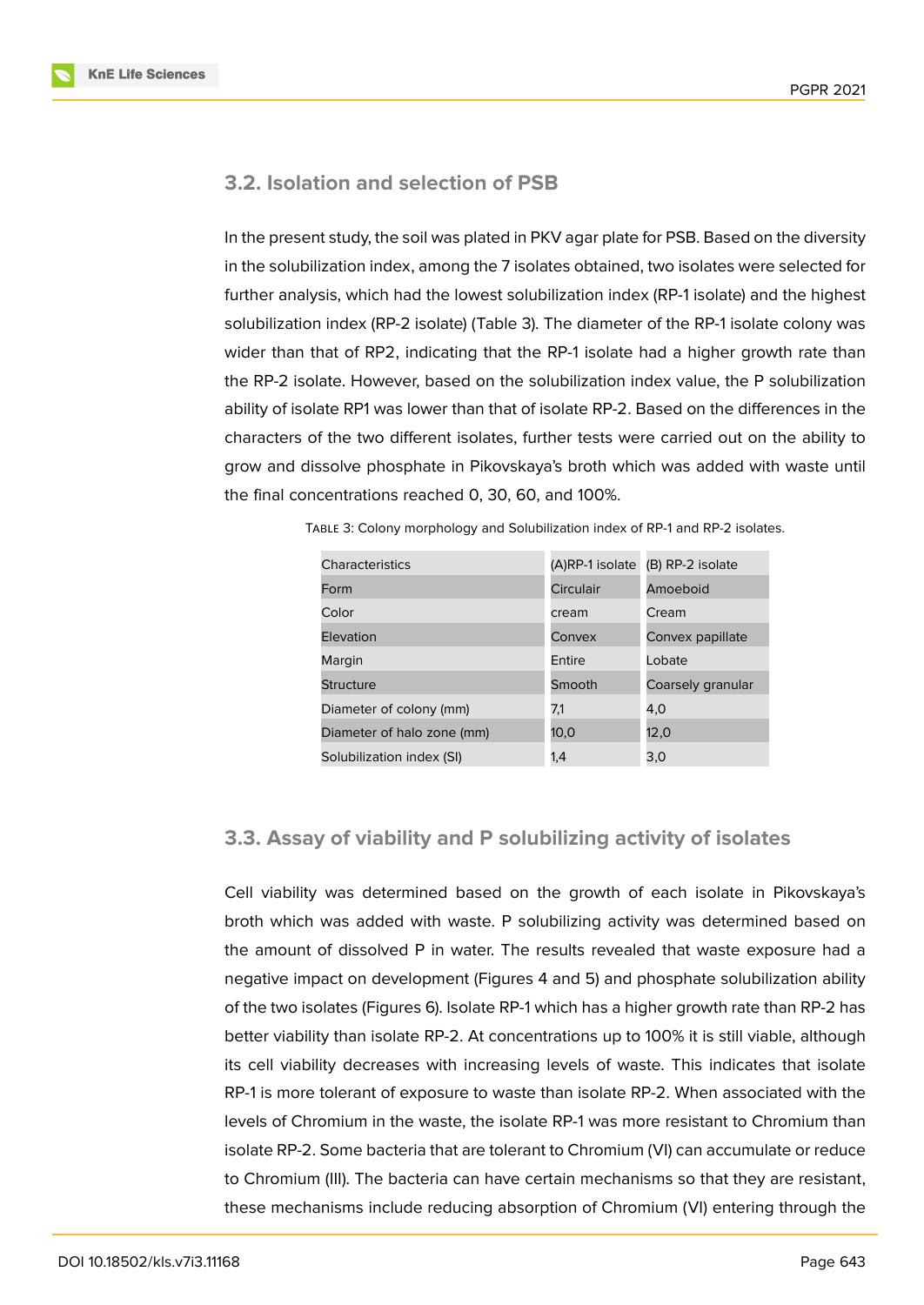

cell membrane reducing biosorption. In most cases the mechanism of resistance to metals controlled by genes contained in plasmids [1].

Figure 4: Growth of RP-1 isolate in Picovskaya's broth medium supplemented with tanne1y waste at concentrations of 0, 30, 60, or 100%.



**Figure** 5: Growth of RP-2 isolate in Picovskaya's broth medium supplemented with tanne1ywaste at concentrations of 0, 30, 60, or 100%.

**Figure** ??. P-solubilization activity of the RP-1 and RP-2 isolates on Pikovskaya's broth medium supplemented with tannery waste at concentrations of 0, 30, 60, and 100%,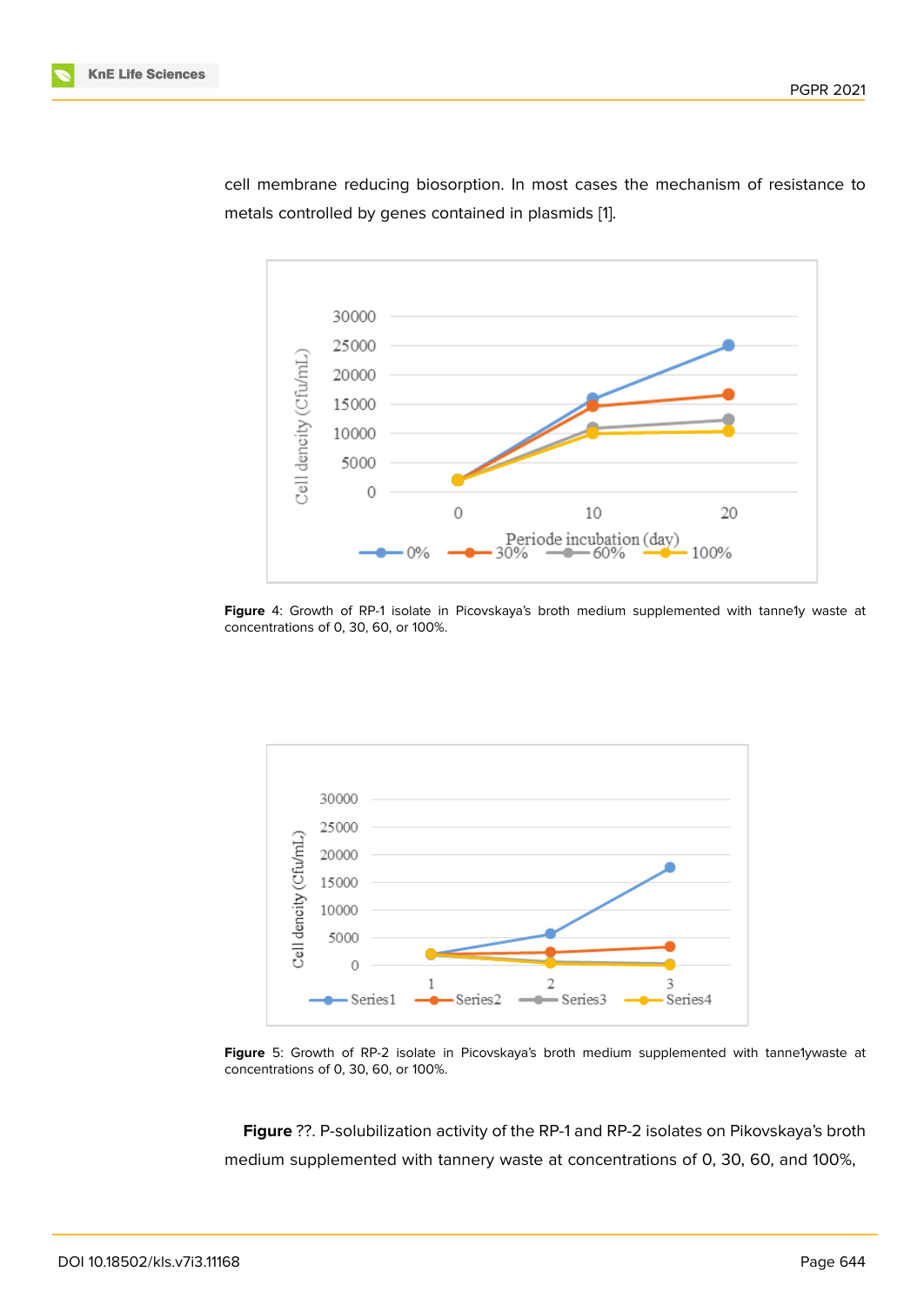



**Figure** 6: P-solubilization activity of the RP-1 and RP-2 isolates on Pikovskaya's broth medium supplemented with tannery waste at concentrations of 0, 30, 60, and 100%.

### **4. Conclusion**

The experiment showed that exposure to effluents decreased the viability of PSB in the soil. Exposure to waste also negatively affected cell viability and the phosphate solubilizing ability of isolates. The application of PSB on soil exposed to tannery waste needs to be considered if the pH and COD/BOD ratio are high and the Chromium level is above the threshold because this results in a decrease in the ability of bacteria to dissolve phosphate.

# **References**

- <span id="page-9-4"></span>[1] Ozgunay H, Colak S, Mutlu MM, Akyuz F. Characterization of leather industry wastes. Polish Journal of Environmental Studies. 2007;16(867-873).
- <span id="page-9-2"></span>[2] Cooman K, Gajardo M, Nieto J, Bornhardt C, Vidal G. Tannery wastewater characterization and toxicity effects on *Daphnia* spp. Environmental Toxicology. 2003;18(1):45-51.
- <span id="page-9-0"></span>[3] Tunay O, Orhon D, Kabdasli I. Pretreatment requirements for leather tanning industry wastewaters. Water Science & Technology. 1994;29(9):121–128.
- <span id="page-9-1"></span>[4] Song Z, Williams CJ, Edyvean RJ. Sedimentation of tannery wastewater. Water Research. 2000;34:2171–2176.
- <span id="page-9-3"></span>[5] Khan MS, Zaidi A, Ahemad M, Oves M, Wani PA. Plant growth promotion by phosphate solubilizing fungi – Current perspective. Archives of Agronomy and Soil Science. 2010;56:73–98.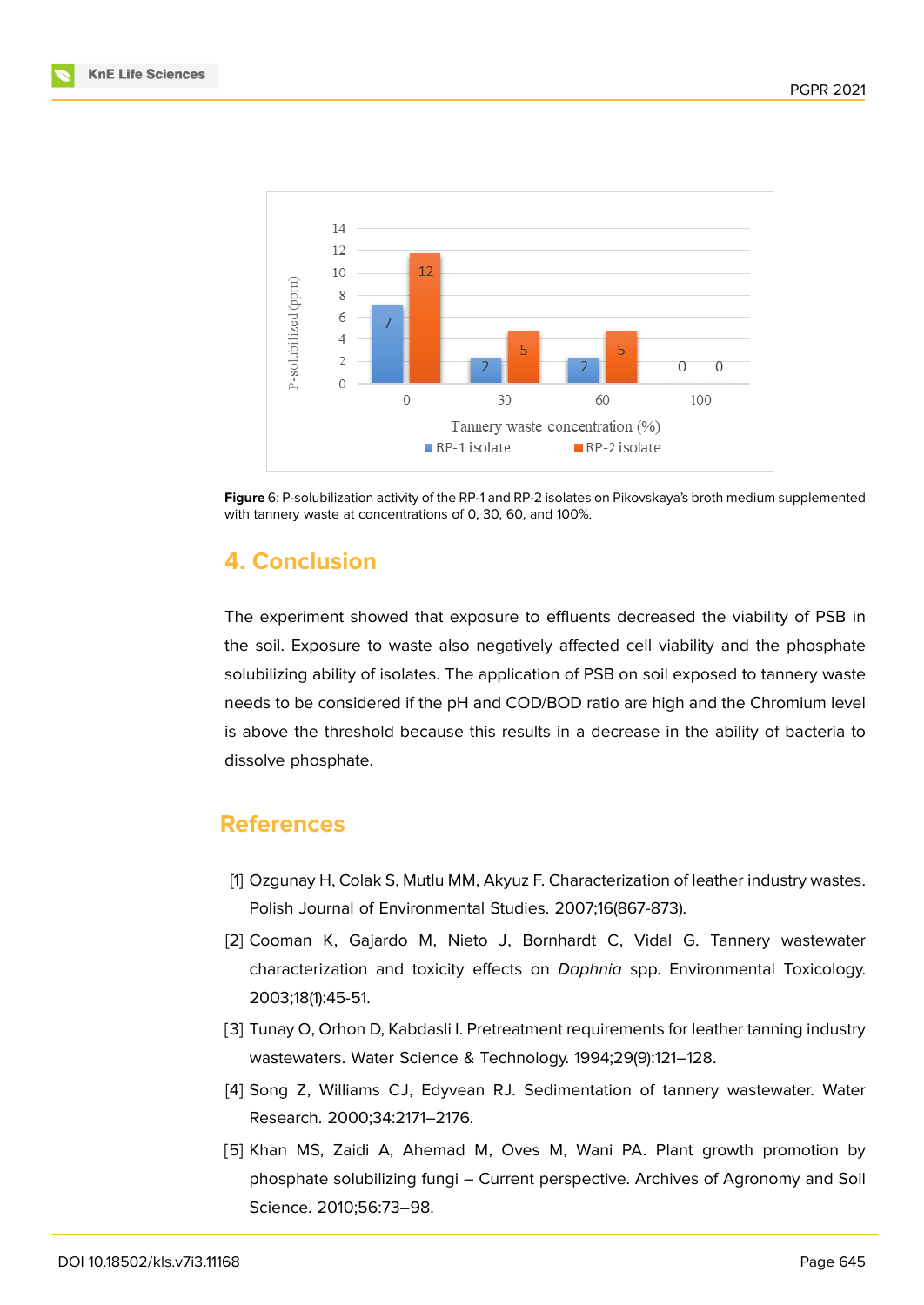

- <span id="page-10-0"></span>[6] Alori ET, Glick BR, Babalola OO. Microbial phosphorus solubilization and its potential for use in sustainable agriculture. Frontiers in Microbiology. 2017;8:1-8017. https://doi.org/10.3389/fmicb.2017.00971
- <span id="page-10-1"></span>[7] Mohan V, Devi KS, Srinivasan R, Sushamani K. In-vitro evaluation of chromium tolerant plant growth promoting bacteria from tannery sludge sample, Dindugal, Tamil Nadu, India. International Jurnal of Current Microbiology and Applied Science. 2014;3(10):336-344.
- [8] Mohan V, Devi KS. Diversity status of beneficial microorganisms in heavy metal polluted tannery effluent treatment area in Dindugal, Tamil Nadu. Journal of Academia and Industrial Research ( JAIR). 2015;4:1-5.
- [9] Rocha SMB, Antunes JEL, Araujo JMA et al. Capability of plant growth-promoting bacteria in chromium-contaminated soil after application of composted tannery sludge. Annals of Microbiology. 2019;69:665–671. https://doi.org/10.1007/s13213-019- 01455-w
- [10] Ouertani R, Ouertani A, Mahjoubi M et al. New plant growth-promoting, chromium-detoxifying microbacterium species isolated from a tannery wastewater: Performance and genomic insights. Frontiers in Bioengineering and Biotechnology. 2020;8:1-15. https://doi.org/10.3389/fbioe.2020.00521
- <span id="page-10-2"></span>[11] Haouas A, El Modafar C, Douira A, Ibnsouda-Koraichi S, Filali-Maltouf A, Moukhli A, Amir S. *Alcaligenes aquatilis* GTE53: Phosphate solubilising and bioremediation bacterium isolated from new biotope "phosphate sludge enriched-compost". Saudi Journal of Biological Sciences. 2021;28:371-379.
- <span id="page-10-3"></span>[12] Clesceri LS, Greenberg CG, Eaton AD. Standard method for the examination of water and wastewater.  $20^{th}$  ed. American Public Health Association (APHA); 1999. Washington
- <span id="page-10-4"></span>[13] Paul D, Sinha SN. Isolation and characterization of phosphate solubilizing bacterium *Pseudomonas aeruginosa* KUPSB12 with antibacterial potential from river Ganga, India. Annals Of Agrarian Science. 2017;15:130-136.
- <span id="page-10-5"></span>[14] Lofrano G, Aydin E, Russo F, Guida M, Belgiorno V, Meric S. Characterization, fluxes and toxicity of leather tanning bath chemicals in a large tanning district area (IT). Water, Air, & Soil Pollution. 2008;8:529–542.
- <span id="page-10-6"></span>[15] Dixit S, Yadav A, Dwivedi PD, Das M. Toxic hazards of leather industry and technologies to combat threat: A review. Journal of Clean Production. 2015;87:39– 49.